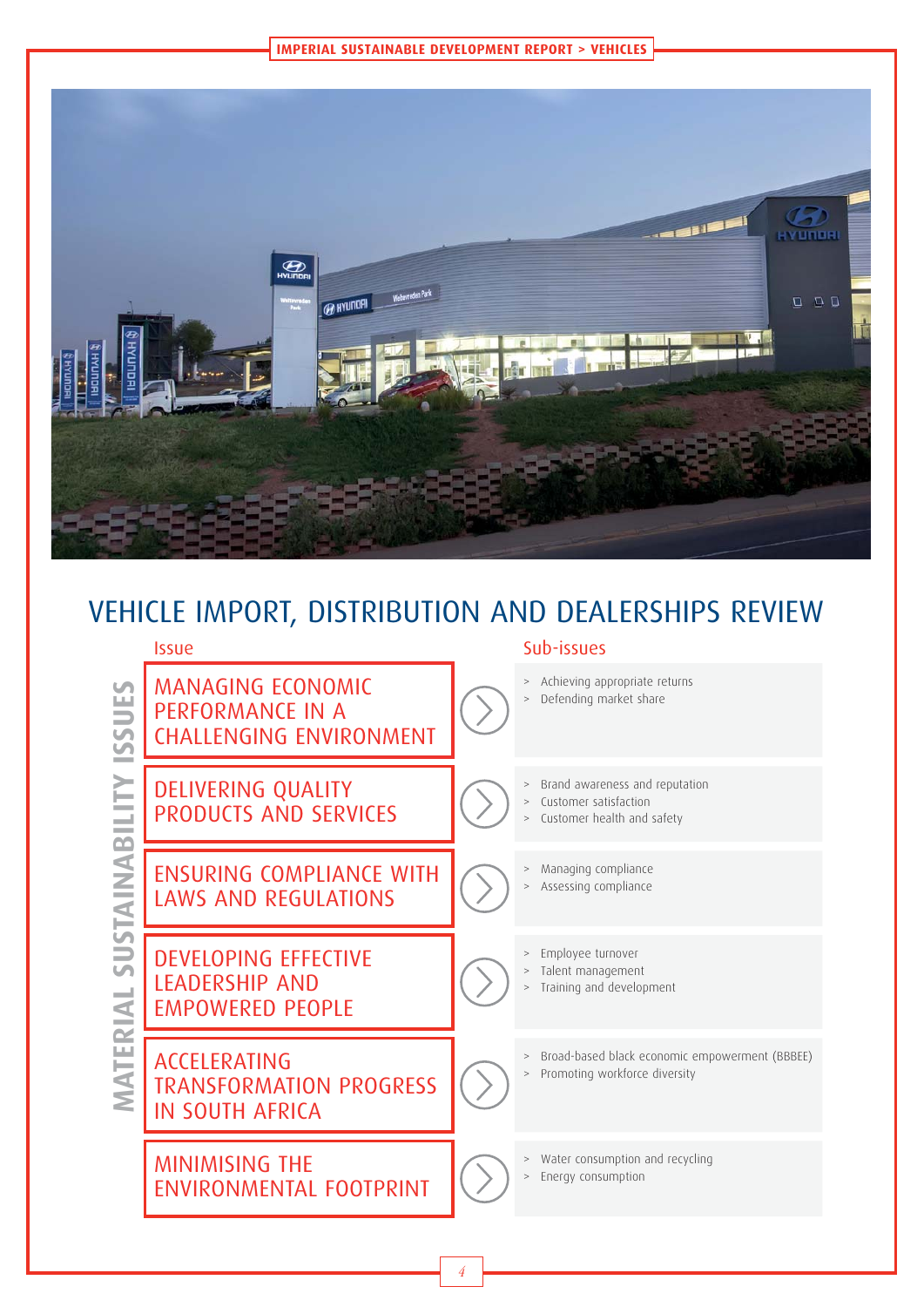# MANAGING ECONOMIC PERFORMANCE IN A CHALLENGING ENVIRONMENT

The constrained consumer environment in South Africa has resulted in a contraction of the new vehicle market and a 1% decline in the Vehicle Import, Distribution and Dealerships division's market share from 15% in June 2015 to 14% in June 2016. Around 80% of new vehicles are financed, however the ability of consumers to access credit is impacted by the credit-granting appetite of financial institutions in the face of high levels of consumer indebtedness. In addition, price increases are driven by the weakening rand against the United States dollar and the euro. The tough trading environment is expected to continue into 2017, requiring that the division defends and sustainably increases the market share of its established vehicle brands. Taking advantage of opportunities to sustainably increase market share will require new skill sets. The division performed well despite these conditions, with revenue increasing 4% and operating profit increasing 20% year-on-year due to increased selling prices.

# DELIVERING QUALITY PRODUCTS AND SERVICES

# **APPROACH**

## **CUSTOMFR SATISFACTION** SURVEYS AND TRAINING

## PRODUCT AND **SERVICE** ASSESSMENTS, AND BUILDING STRONG STAKFHOLDER RELATIONSHIPS

A key factor in defending the division's market share is the desirability of its established brands. Critical to maintaining and growing the division's sales and customer base is the delivery of an excellent customer experience and the supply of quality products, as well as the launch of innovative new products. Customer satisfaction at point-of-sale also contributes to annuity income such as vehicle servicing and financial products.

Ongoing customer feedback and satisfaction surveys assist the dealerships to better understand their customers and meet their needs. Monthly reports on customer satisfaction are submitted to original equipment manufacturers (OEMs) as part of the division's performance contract conditions. Training interventions for face-to-face sales and online representatives, build product knowledge and the skills required to effectively engage with customers.

All distributor brands have dedicated customer care lines to manage complaints, and complaints are tracked and reported at divisional level in monthly board packs.

Critical to brand reputation is ensuring that customers are provided with safe motoring solutions. As an example, Renault South Africa (Renault) works closely with its counterpart in France to ensure that vehicle quality and safety standard specifications are appropriate to local conditions. This has had a positive impact with Renault's brand reputation in South Africa having improved both from a quality and value for money perspective over the past two years.

New products and services are assessed prior to launch, and current products and services are reviewed regularly to ensure adherence to safety standards and regulations. The results of these processes are presented at quarterly board meetings.

Quality control is managed together with the OEMs, for example quality and compliance at Hyundai's assembly plant in South Africa is managed by a quality controller from Korea. Safety campaigns communicated by Hyundai Korea and India are logged on Hyundai's MOBIS warranty system, followed by customer communication to ensure that maintenance work is carried out timeously.

Letters of Authority from the National Regulator for Compulsory Specifications (NRCS) approving the safety and technical standards and specifications of new products and vehicles is required before these items can be imported and sold in South Africa. Where required, external consultants are used to ensure compliance and to expedite the approval process which can take up to 120 days after inspection. Regular meetings are held with NRCS officials to strengthen working relationships.

TECHNOLOGY The highest standards of vehicle safety and design are further ensured through investment in the latest technology. In addition, the division's approach to sales is being adapted to account for the increased consumer trend to use digital platforms to source vehicle information and pricing. In the Imperial Select business, online used vehicle enquiries resulting in a successful sale have increased from around 33% four years ago, to 65% in the past year. The percentage for new vehicle sales remains lower at 32%, leaving significant room to grow the conversion rate of new vehicle customers enquiring online. The division is investing in the technologies required to be successful in this changing consumer context.

**SUPPLIER** ASSESSMENTS Supplier audits are conducted regularly on product quality and safety, and the sustainability of the supply chain is assessed.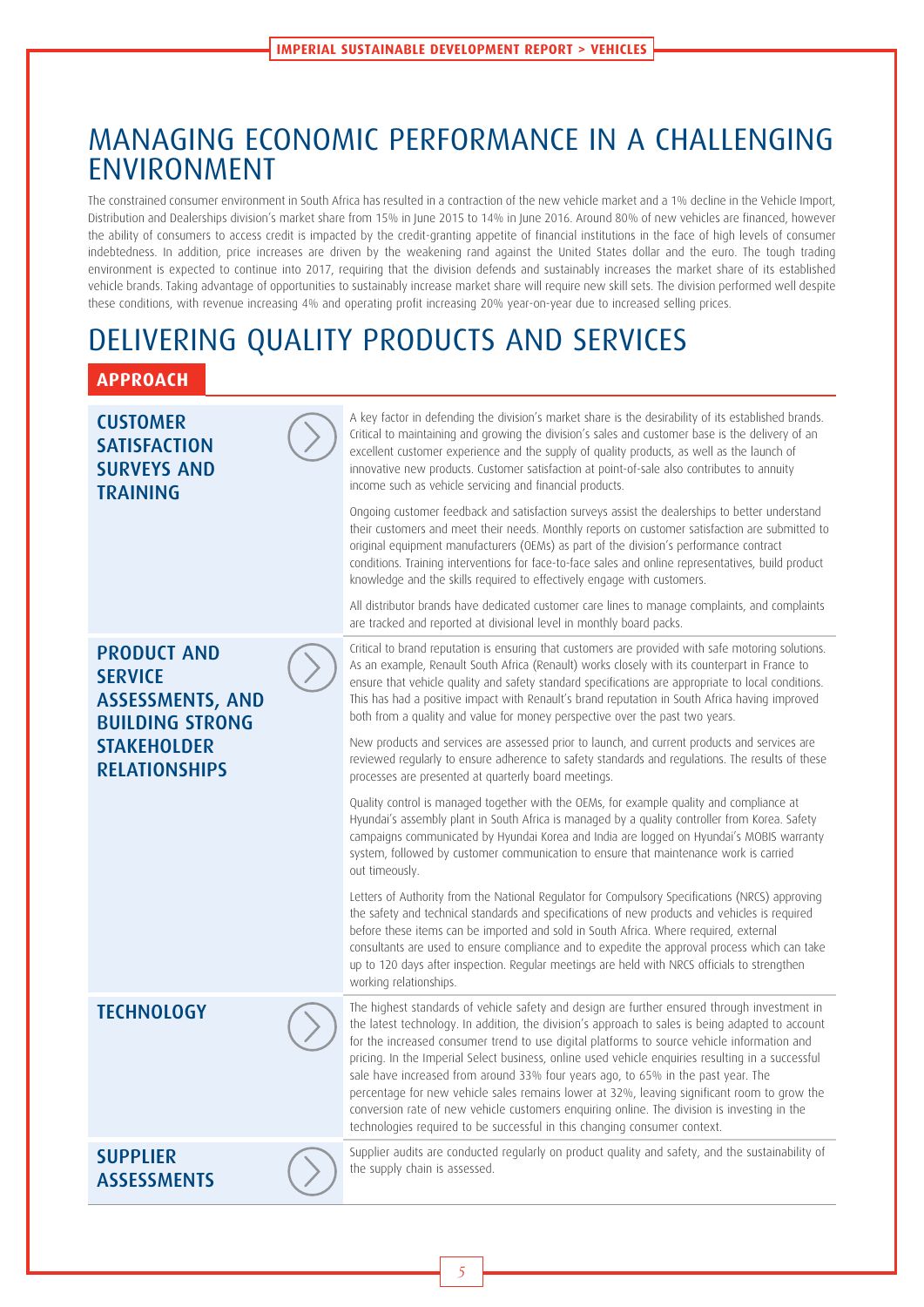

### Performance

There were no material instances of non-compliance with laws and regulations concerning the provision and use of products and services for the reporting period.

In 2016, Kia Motors South Africa (Kia) introduced a new tool to measure customer satisfaction with its showrooms and vehicles. All Kia dealers undergo monthly customer satisfaction testing, and the results are monitored by Kia's aftersales department which implements corrective action and engages with dealers with low customer satisfaction scores. For 2016, Kia maintained its average customer satisfaction score of 89% against the division's target of 90%.

# ENSURING COMPLIANCE WITH LAWS AND REGULATIONS

## **APPROACH**



**COMPLIANCE** 

TRAINING

ASSESSMENTS AND

Importer licences depend on compliance with all customs and excise legislation. Ensuring strong adherence to regulatory requirements can also provide some advantages, for example Kawasaki Motors South Africa is a preferred trader which means that due to its record of compliance, among other criteria, it qualifies for certain benefits from the South African Customs Administration.

Motor-related Financial Services is impacted by an increasingly complex financial services regulatory framework, with two of its businesses operating as authorised financial service providers. Retention of financial service provider certificates and adherence to legislation relating to the financial services industry and the requirements of the Financial Services Board is managed by the division's compliance function.

Internal audits are undertaken to assess the critical compliance processes and controls within the division's businesses. Regulated products and services are regularly reviewed, either internally or where required through the use of external legal advisors, to ensure compliance with applicable legislation.

Compliance training is mandatory for all employees. An e-Learning platform is being developed to provide compliance awareness training on issues such as know your customer, consumer protection, the protection of personal information and treating customers fairly.



### Performance

For the 2016 financial year, there were no instances of material non-compliance with legislation, including environmental legislation, for the division.

### Looking ahead

Going forward it is expected that stricter environmental regulations such as the Recycling and Economic Development Initiative of South Africa's (REDISA) Integrated Industry Waste Tyre Management Plan, as well as carbon emissions tax, may impact the division's cost of bringing vehicles to market. Engagement with regulatory authorities on these issues takes place through industry associations.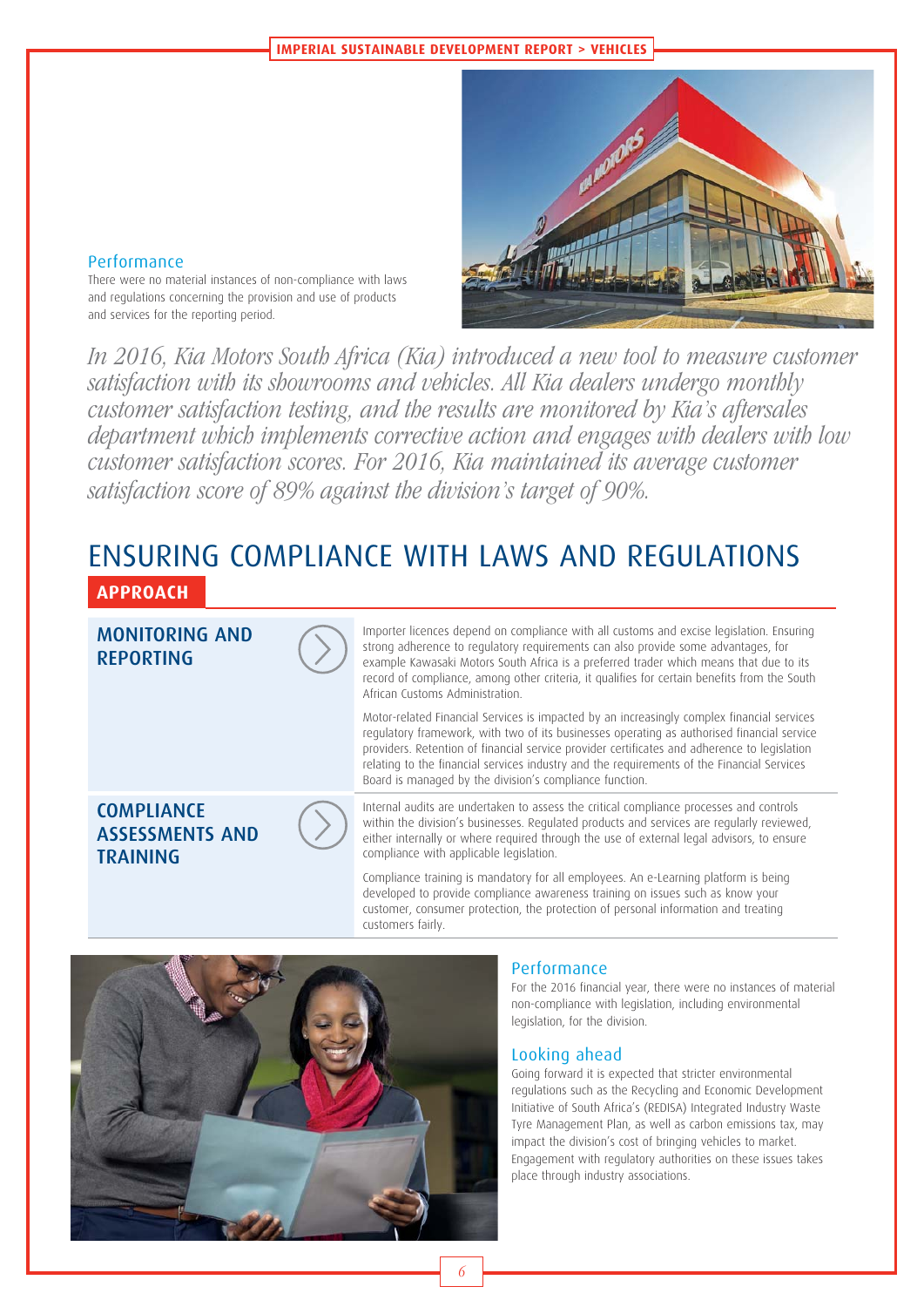# DEVELOPING EFFECTIVE LEADERSHIP AND EMPOWERED PEOPLE



Hyundai's Care and Growth Intervention supports a leadership culture shift from being results-orientated to focusing on people and processes. The intervention aims to reduce the business' high employee turnover rate and is managed by a steering committee that includes Hyundai's chief executive officer. All middle and senior managers, as well as executive members are required to attend the programme which includes leadership audits that identify the individual's strengths and weaknesses.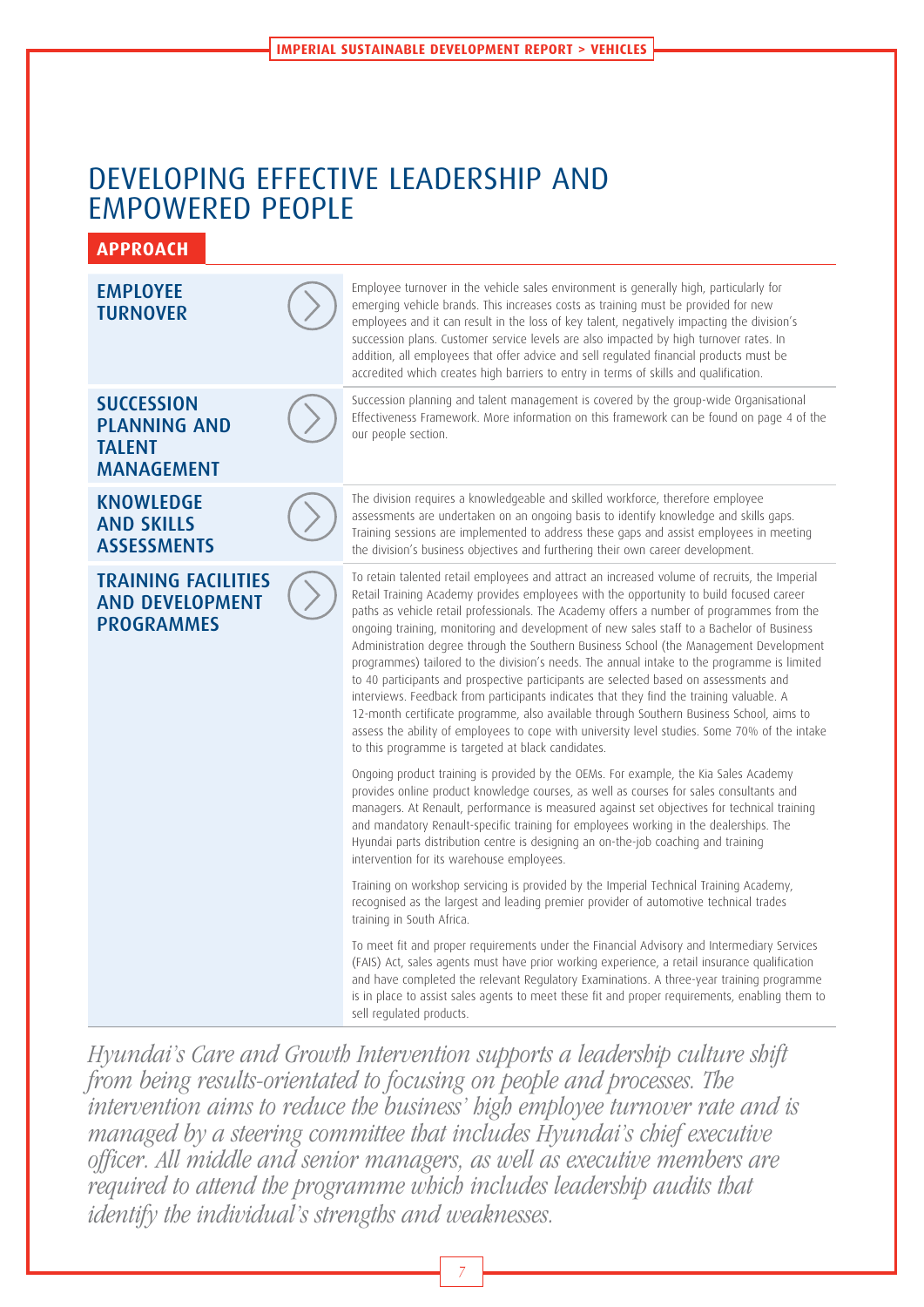### Performance Talent management

Succession planning for all key roles in the division has been completed and market research is being undertaken to ensure the division's salaries and incentive schemes are competitive.

A programme to identify talented individuals with the potential to progress into more senior leadership roles is underway, together with initiatives to ensure that these employees are recognised and rewarded for their contributions. New interventions, including mentoring programmes, are being developed to equip the division's leaders with the skills to be future-fit and to support the growth of talented individuals. Budgeted spend on talent development has been increased for the 2017 reporting year.

During the year, all executive committee members and certain managers attended executive coaching. In addition, eight executives attended programmes at the University of Cape Town's business school.

Job profiling is being piloted at Kia and is facilitated through trained profilers. A completed grid of job profiles for the division is expected within the next 12 months. In addition, quarterly performance reviews were introduced across all Kia departments and

online exit interviews were started to better understand the reasons for people leaving the business.

Hyundai's executive team have received training on the talent management framework and in April 2016 the team underwent capacity building sessions. Strategic talent reviews on the progress of Hyundai's executive members into other roles, as well as the identification of successors for their roles, are underway.

#### Training and development



44%

OF EMPLOYEES PARTICIPATING IN A MANAGEMENT DEVELOPMENT PROGRAMME ARE BLACK PEOPLE.

256 APPRENTICES WERE REGISTERED AT THE IMPERIAL TECHNICAL TRAINING ACADEMY (2015: 226) AND 95 APPRENTICES QUALIFIED AS TECHNICIANS.

Renault launched a new training programme during the year to prepare employees for managerial positions. This is assisting with a talent pipeline and improving management capability which in turn enhances the customer experience. Renault has also established a dedicated training facility at the new Renault parts distribution centre, comprising of classroom style training rooms and a state-of-the-art technical training centre. At June 2016, 18 employees were participating in a development programme and seven apprentices were employed at Renault-owned dealerships.